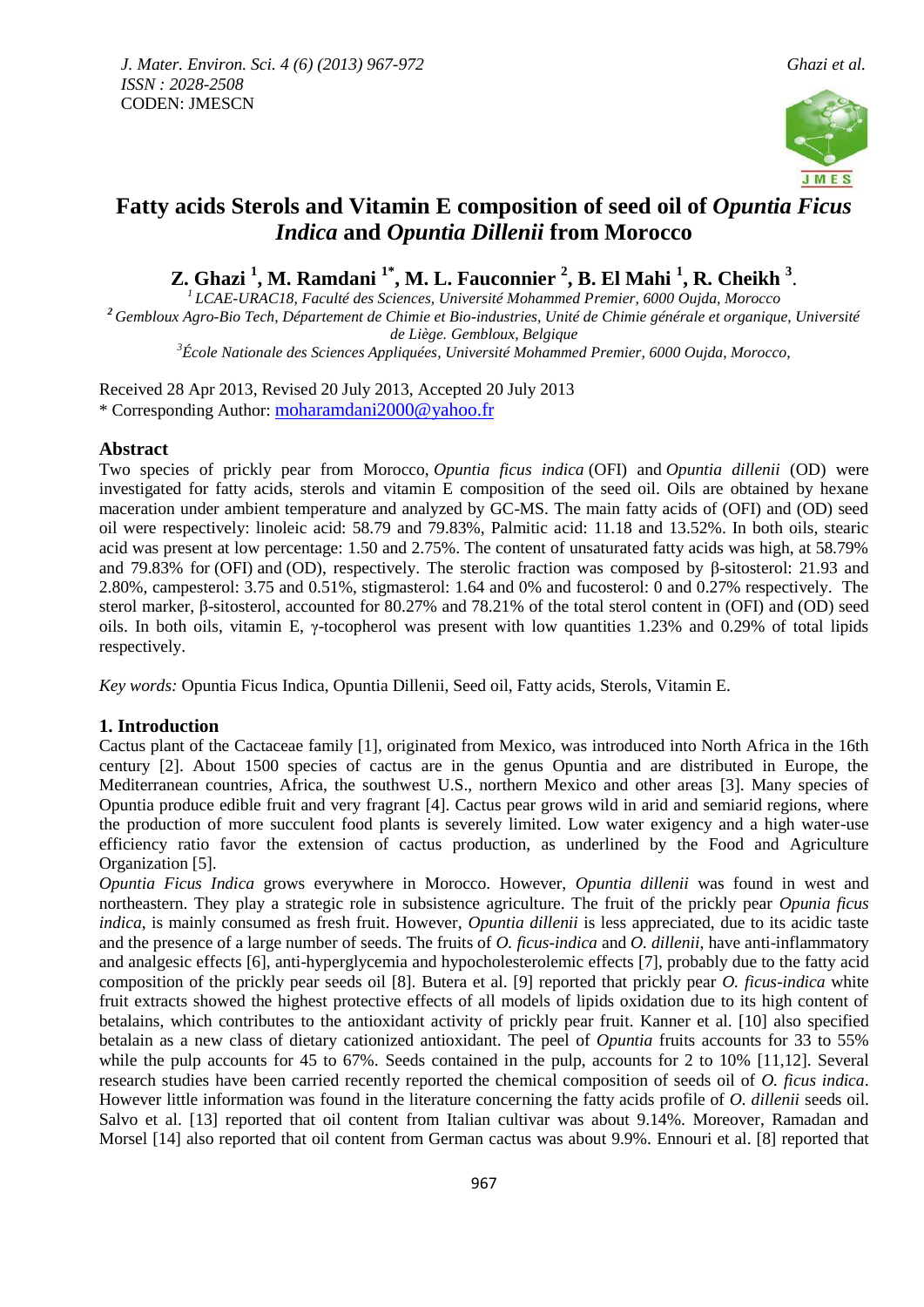*J. Mater. Environ. Sci. 4 (6) (2013) 967-972 Ghazi et al. ISSN : 2028-2508* CODEN: JMESCN

oil content was 11.05% for cultivar from Tunisia. Labuschagne and Hugo [15] reported that oil content from South Africa was 5.69%. Yuan-Gang Zu and al. [16] reported that oil content from China was 6. 01%.

According to literature data [17-19], oil processed from the seeds is characterized by a high degree of unsaturation wherein linoleic acid is the major fatty acid (56.1–77%). In a previous study Ennouri [8] showed that cactus pear seed oil was rich in oleic (C18:1) and linoleic (C18:2) acids (16.7% and 70.3%, respectively), which represented 87% of the total fatty acids. The sterol fraction accounted for 0.94% of TL. β-sitosterol was the sterol marker accounted for 72% of the total sterol content in seed oil. Vitamin E level accounted for only 0.04% of TL.

Total lipid extraction was usually performed with chloroform: methanol  $(2:1 \text{ v/v})$  [14,20], with hexane in a Soxhlet extractor [21] for 9 h, with petroleum ether in a Soxhlet extractor [22] for 6 h and with supercritical carbon dioxide extraction [16] during 2.79h at a pressure of 46.96MPa.

Therefore, the aim of this work is to study the lipid fraction profile in terms of fatty acids, sterols and vitamin E of *opuntia ficus indica* and *opuntia dillenii* seed oil, harvested in eastern Morocco (Oujda). The chemical composition of the seed oil was analysed by GC–MS. The comparison between the two species prickly pear will serve as a basis for further detailed chemical investigation and nutritional evaluation.

# **2. Materials and methods**

#### *2.1. Sample collection and preparation:*

The mature fruits of prickly pear, Opuntia Ficus Indica and Opuntia Dillenii (Figure 1) were collected respectively, in June and February 2011 from the same area (Oujda, Morocco). They were peeled then seeds were isolated by pressing the whole edible pulp, washed with distilled water, dried at room temperature to calculate the percentage of seeds in the edible fraction, ground to a fine powder using a coffee grinder and stored at -20 °C until use.





**Figure 1:** (a), Opuntia Ficus Indica; (b), Opuntia Dillenii

### *2.2. Extraction of total lipids (TL):*

Ground seed (10 g) was used for lipid extraction in a 250-mL round-bottom flask. Hexane (25 mL) was added and the mixture was stirred under ambient temperature for 2 h. After filtration, the solvent was concentrated on a rotary evaporator under reduced pressure at 40°C. Oil was dried with Magnesium sulfate and left overnight in a refrigerator at 4°C. Oil obtained from the seeds constitutes 5.7% and 5.1% for OD and OFI respectively of whole seed weight.

#### *2.3. Analytical procedures:*

The oils were analyzed by gas chromatography-mass spectrometry (GC-MS) using an Agilent 5973N mass selective detector coupled with an Agilent 6890N gas chromatograph. The MS operating parameters were as follows: ionization potential, 70 eV; ionization current, 2 A; ion source temperature, 200°C, resolution, 1000. Mass units were monitored from 30 to 450 m/z. The oil components were identified by comparison of their retention times and mass spectra with the NIST mass spectral library23. The chromatographic conditions were identical to those used for GC analysis.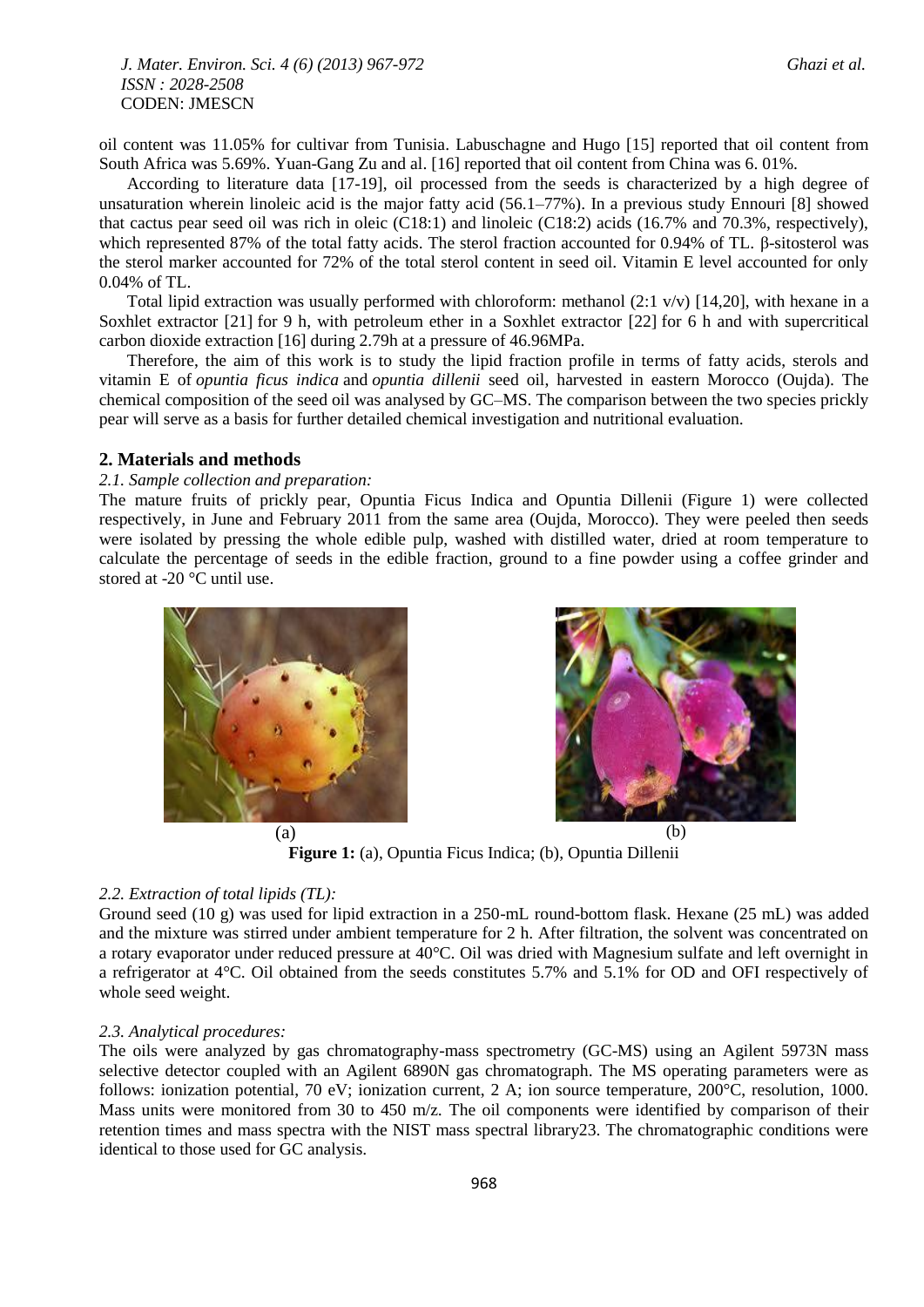*J. Mater. Environ. Sci. 4 (6) (2013) 967-972 Ghazi et al. ISSN : 2028-2508* CODEN: JMESCN

#### **3. Results and discussion**

Figure 2 shows a typical chromatogram of fatty acids profile detected in OD and OFI seeds oil.



**Figure 2b:** GC chromatogram of total lipid of OFI seeds oil

The composition of fatty acids, sterols and vitamin E in the total lipid of OD and OFI seeds oil is shown in Table 1. In both oils, linoleic acid was the dominating fatty acid with an exceptional level, up to 79.83% for OD and 58.79% for OFI oil followed by palmitic acid (13.52 and 11.18%) and stearic acid (2.75 and 1.50%) for OD and OFI oil respectively. Linoleic acid is an essential fatty acid and a precursor of arachidonic acid biosynthesis, the substrate for eicosanoid synthesis. According to Keys and al. (1957) [24], linoleic acid has hypocholesterolemic effects. These results showed that OD oil was more rich in fatty acids than OFI oil. Our results are in agreement with those published recently by Tlili and al. (2011) [25] for OFI oil: linoleic acid content (56.6%), palmitic acid (12.24%) and stearic acid (3.69%). Moreover, Yuan-Gang and al. (2009)[16] reported that linolenic acid constituted the main fatty acids (66.56%) in OD total lipid oil followed by palmitic acid (19.78%), stearic acid (9.01%) and linoleic acid (2.65%). However, linolenic and oleic acids were not detected in our both seed oils. The observed difference is possibly due to the degree of maturity of the fruit; indeed, these authors suggested that there was an increase in saturated fatty acid content towards the end of fruit maturation. The content of unsaturated fatty acids was 79.83% and 58.79% for OD and OFI oil respectively.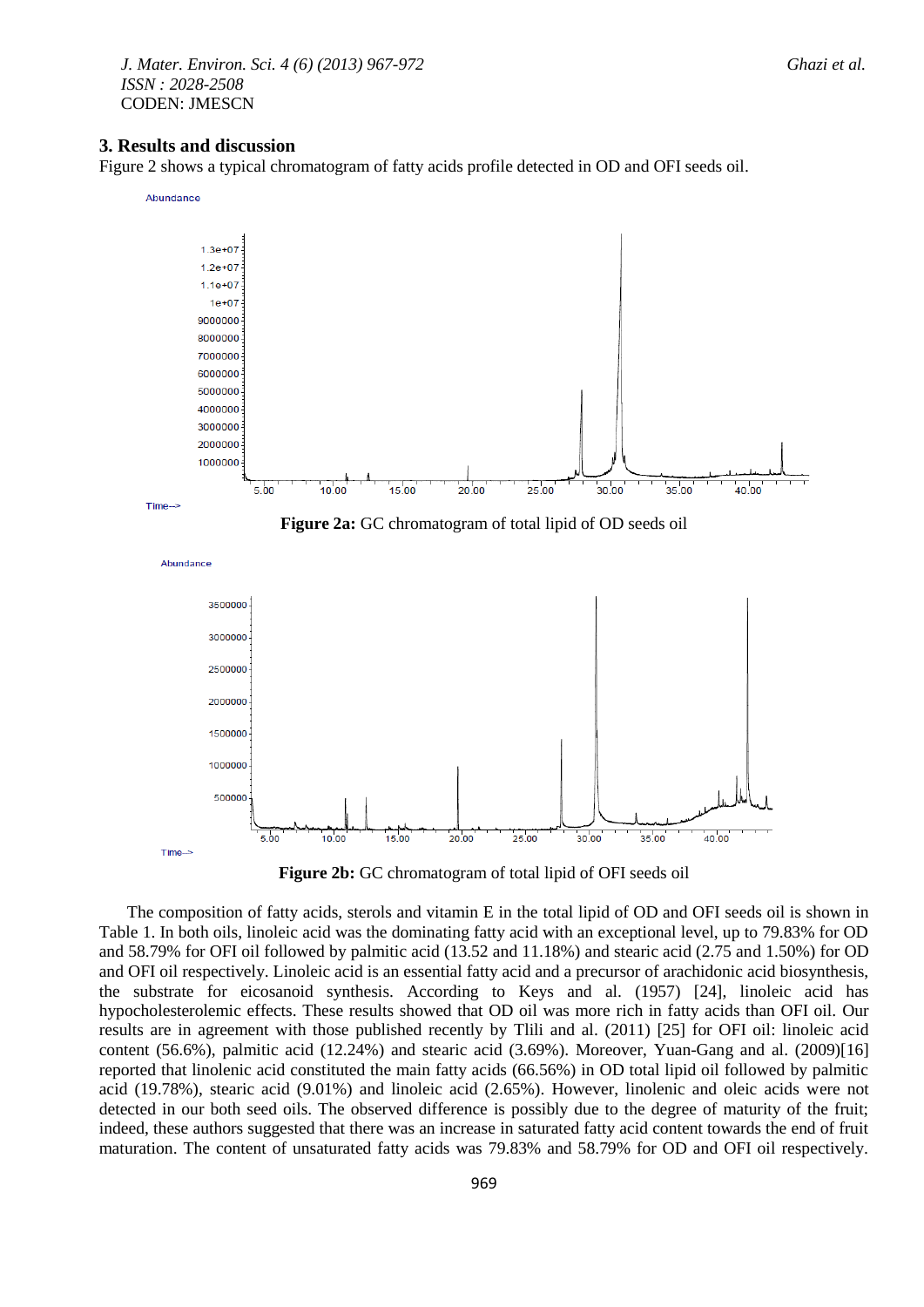*J. Mater. Environ. Sci. 4 (6) (2013) 967-972 Ghazi et al. ISSN : 2028-2508* CODEN: JMESCN

However, saturated fatty acids (SFA) fraction was characterized by a lower level (16.27 and 12.68%) for OD and OFI oil respectively. Recently, it was proven by clinical evidence that PUFAs are able to alleviate symptoms of certain diseases such as coronary heart disease, stroke and rheumatoid arthritis [26]. Also, linoleic acid has beneficial properties for skin, and for this purpose it is used by the cosmetics products industry [27,28]. These results bring attention to the possible use of cactus seed oil as a natural source of PUFAs for nutritional, industrial or pharmaceutical purpose. Indeed, different means are used to increase, directly or indirectly, the human consumption of PUFAs [29].

The sterolic fraction was composed by β-sitosterol: 21.93 and 2.80%, campesterol: 3.75 and 0.51%, stigmasterol: 1.64 and 0% and fucosterol: 0 and 0.27% for OD and OFI oil respectively. The sterol marker βsitosterol, accounted for 80.27% and 78.21% of the total sterol content in (OFI) and (OD). OD seed oil contained a low quantitie of sterols 3.58%. On the contrary, OFI contained a higher amount of sterols 27.32%. Similar values were published by Ramadan and Morsel (2003) [14] for the sterol content in OFI seed oil*.* Recently, sterols have been added to vegetable oils as an example of a successful functional food [30]. This type of product is now available and has been scientifically proven to lower blood LDL cholesterol by around 10– 15% as part of a healthy diet [31].

In both oils, vitamin E was represented by only γ-tocopherol. The vitamin E level was higher in OFI oil 1.23% than in OD oil 0.29%. High levels of vitamin E, detected in the oils, may contribute to great stability toward oxidation.



γ-tocopherol β-sitosterol linoleic acid

#### **Figure 3:** The main fatty acids, sterols and vitamin E of seed oil opuntia

|  | <b>Table 1:</b> Fatty acids, sterols and vitamin E in the total lipid composition of OD and OFI seeds oil |  |  |  |  |  |  |
|--|-----------------------------------------------------------------------------------------------------------|--|--|--|--|--|--|
|--|-----------------------------------------------------------------------------------------------------------|--|--|--|--|--|--|

|                          |                       | Concentration $(\% )$ |       |  |  |
|--------------------------|-----------------------|-----------------------|-------|--|--|
| <b>Lipid Composition</b> |                       | <b>OD</b>             | OFI   |  |  |
|                          | Linoleic C18:2        | 79.83                 | 58.79 |  |  |
|                          | Palmitic C16:0        | 13.52                 | 11.18 |  |  |
|                          | Stearic C18:0         | 2.75                  | 1.50  |  |  |
| <b>Fatty acids</b>       | $SFA^a$               | 16.27                 | 12.68 |  |  |
|                          | $PUFA^b$              | 79.83                 | 58.79 |  |  |
|                          | PUFA/SFA <sup>c</sup> | 4.91                  | 4.63  |  |  |
|                          | $\beta$ -sitosterol   | 2.80                  | 21.93 |  |  |
| <b>Sterols</b>           | Campesterol           | 0.51                  | 3.75  |  |  |
|                          | Fucosterol            | 0.27                  | nd    |  |  |
|                          | Stigmasterol          | nd                    | 1.64  |  |  |
| Vitamin E                | $\gamma$ -tocopherol  | 0.29                  | 1.23  |  |  |

nd: Not detected;  $a: SFA = (C16:0 + C18:0); b: PUFA = C18:2;$ 

c: Unsaturation ratio =  $C18:2/(C16:0 + C18:0)$ .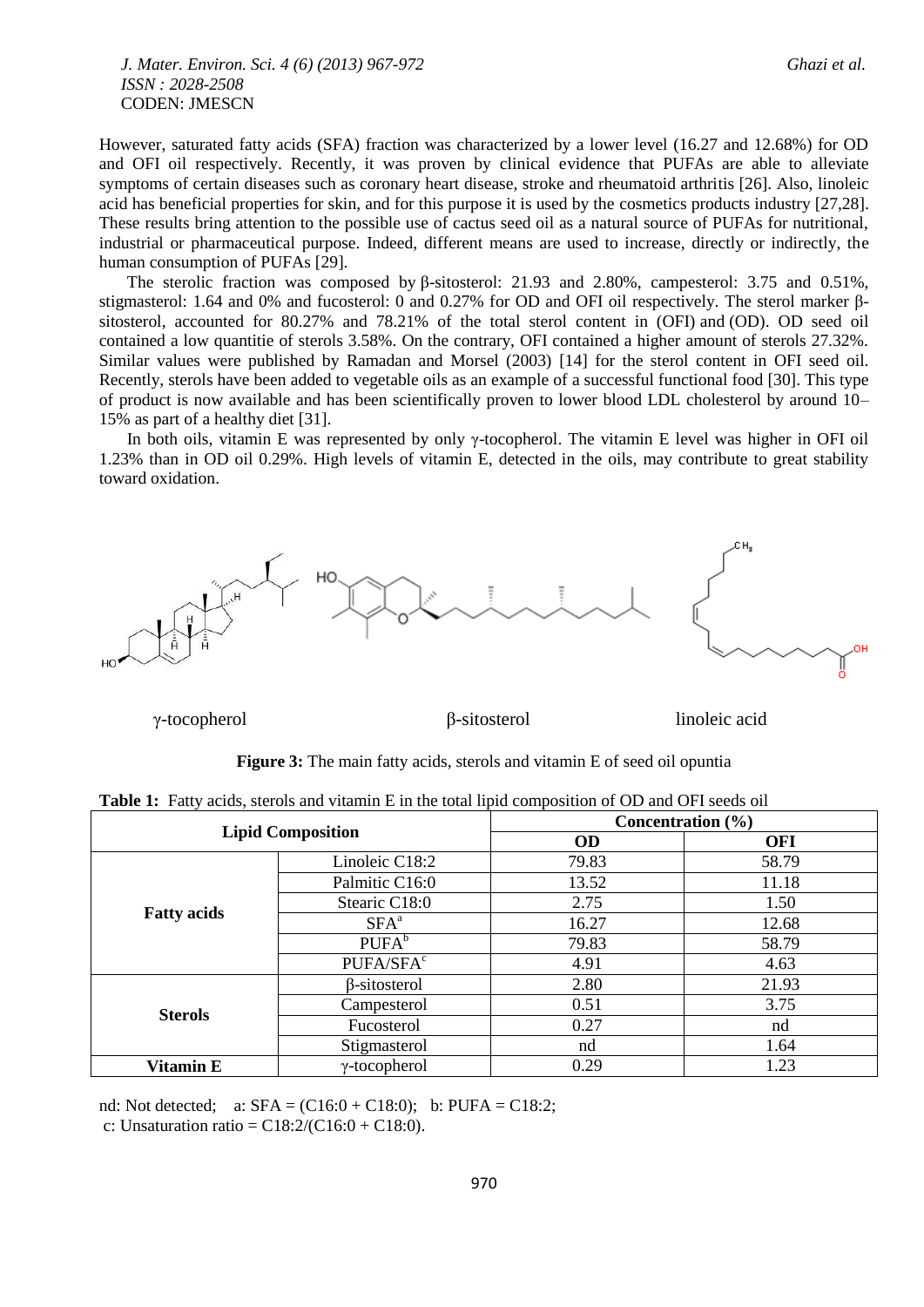## **Conclusion**

This study shows that Opuntia Dillenii seed oil was found to be more unsaturated: 79.83% than Opuntia Ficus Indica: 58.79%. Linoleic acid was the dominating fatty acid with an exceptional level, up to 79.83% for OD and 58.79% for OFI oil. OFI contained a higher amount of sterols: 27.32% in total lipid oil. These results bring attention to the possible use of cactus seed oil as a natural source of PUFA for nutritional, industrial or pharmaceutical purpose.

**Acknowledgments-**The authors gratefully acknowledge financial support of this work by the CNRST of Morocco.

# **References**

- 1. Reyes Aguero, J. A., Aguirre-Riveran, J. R., Hernandez, H. M., Systematic Notes and a detailed description of *Opuntia ficus-indica* (L.) MILL. (Cactacteae), *Agrociencia*, 39 (2005) 395-408.
- 2. Griffiths, P., The origins of an important cactus crops, Opuntia ficus-indica (Cactaceae): new molecular evidence. *Am. J. Bot*., 91 (2004) 1915-1921.
- 3. Hegwood, D. A., Human health discoveries with Opuntia sp. (Prickly pear). *Hort. Sci*., 25 (1990) 1515- 1516.
- 4. Enigbokan, M., Felder, T. B., Thompson, J. O., Kuti, J. O., Ekpenyong, K. I., Hypoglycemic effects of Opuntia ficus indica Mill. Opuntia lindheimeri Engelem and Opuntia robusta Wendel in streptozotocininduced diabetic rats. *Phytotherapy Res*, 10 (1996) 379–382.
- 5. Barbera, G., Inglese, P. & Pimienta-Barrios, E., Agro-ecology, cultivation and uses of cactus pear. *FAO Plant Production and Protection Paper*, (1995) 132.
- 6. Park, E. H., Kahng, J. H., Lee, S. H. & Shin, K. H., An anti-inflammatory principle from cactus. *Fitoterapia*, 72 (2001) 288–290.
- 7. Perfumi, M., Tacconi, R., Antihyperglycemic Effect of Fresh Opuntia dillenii Fruit from Tenerife (Canary Islands). *Intern. J. Pharmacogn***,** 34 **(**1996) 41-47.
- 8. Ennouri, M., Evelyne, B., Laurence, M., Hamadi, A., Fatty acid composition and rheological behaviour of prickly per seed oils. *Food Chem*, 93 (2005) 431-437.
- 9. Butera, D., Tesoriere, L., Di Gaudio, F., Bongiorno, A., Allegra, M., Pintaudi, A. M., Kohen, R., Livrea, M. A., Antioxidant activities of sicilian prickly pear (Opuntia ficus indica) fruit extracts and reducing properties of its betalains: betanin and indicaxanthin. *J. Agric Food Chem*, 50 (23) (2002) 6895-901.
- 10. Kanner, J., Harel, S. and Granit, R., Betalains-a new class of dietary cationized antioxidants. *J. Agric. Food Chem,* 49 (11) (2001) 5178-5185.
- 11. Arrizon, J., Calderon, C., Sandoval, G., Effect of different fermentation conditions on the kinetic parameters and production of volatile compounds during the elaboration of a prickly pear distilled beverage. *Journal of Industrial Microbiology and Biotechnology*, 33 (11) **(**2006) 921-928.
- 12. Piga, A., Cactus Pear: a fruit of nutraceutical and functional importance. *J. Prof. Assoc. Cactus Dev*, 6 (2004) 9-22.
- 13. Salvo, F., Galati, E. M., Lo Curto, S., Tripodo, M. M., Study on the chemical characterization of lipid composition of Opuntia ficus indica L. seed oil. *Riv. Ital. Sostanze grasse*, 79 **(**2002) 395-398.
- 14. Ramadan, M. F., Morsel, J. T., Oil cactus pear (Opuntia ficus-indica L.). *Food Chem*, 82 (2003**)** 339-345.
- 15. Labuschagne, M. and Hugo, A., South Africa, oil content and fatty acid composition of cactus pear seed compared with cotton and grape seed. *Journal of Food Biochemistry*, 34 (1) [\(2010\)](http://onlinelibrary.wiley.com/doi/10.1111/jfbc.2010.34.issue-1/issuetoc) 93-100.
- 16. Wei, L., Yu-Jie, F., Yuan-Gang, Z., Mei-Hong, T., Nan, W., Xiao-Lei, L., Su, Z., Supercritical carbon dioxide extraction of seed oil from Opuntia dillenii Haw and its antioxidant activity. *Food Chemistry*, 114 (2009) 334-339.
- 17. Sawaya, W. N., Khan, P.. Chemical characrterization of prickly pear seed oil, Opuntia ficus-indica. *Journal of Food Science,* 47 **(**1982) 2060-2061.
- 18. Pimienta-Barrios, X.. Prickly pear (Opuntia spp.): a valuable fruit crop for semi-arid lands of Mexico. *Journal of Arid Environments,* 28 **(**1994) 1-11.